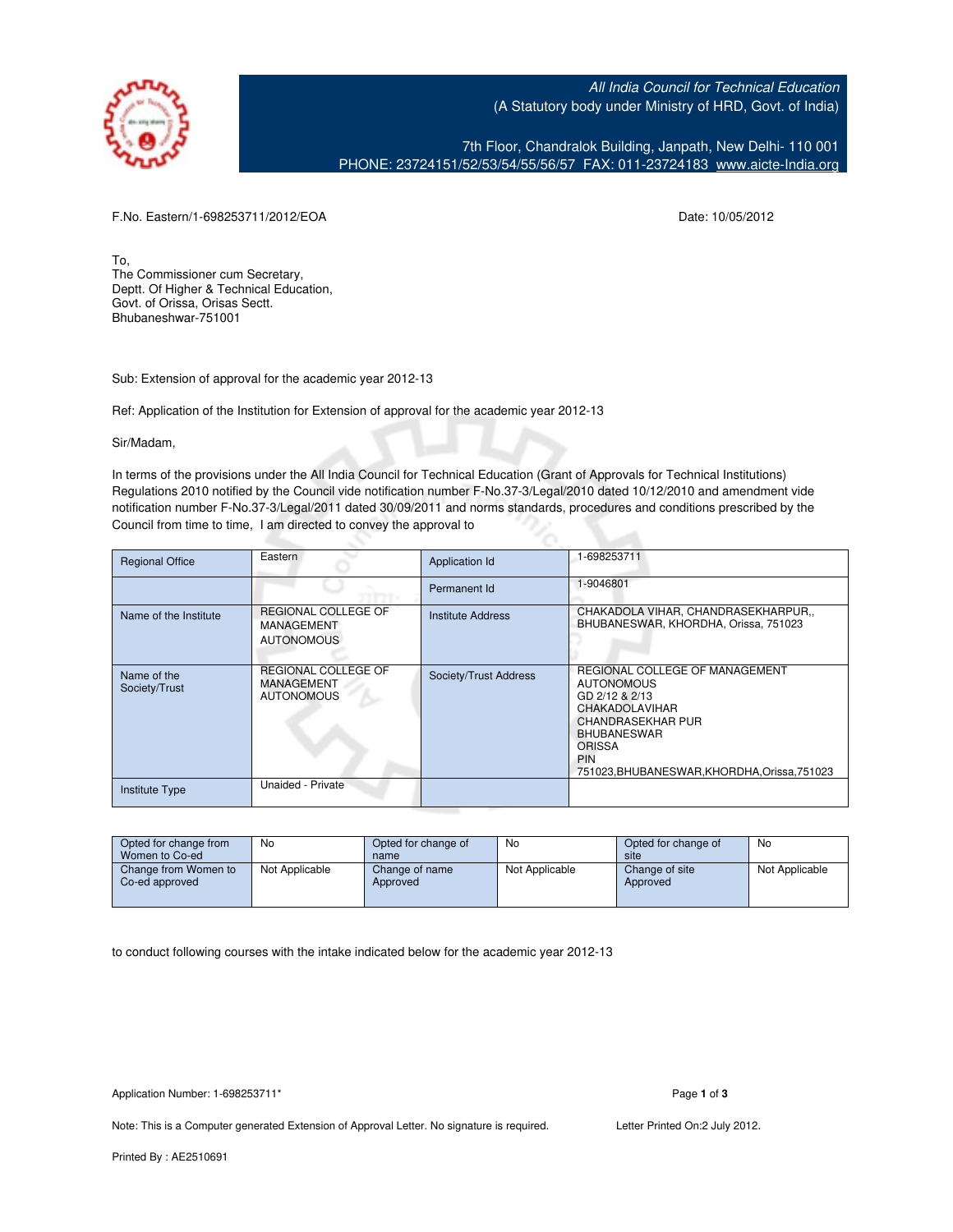All India Council for Technical Education (A Statutory body under Ministry of HRD, Govt. of India)



7th Floor, Chandralok Building, Janpath, New Delhi- 110 001 PHONE: 23724151/52/53/54/55/56/57 FAX: 011-23724183 [www.aicte-India.org](http://www.aicte-India.org)

| Application Id: 1-698253711 |           | Course                                           |                                                                                          | <b>Affiliating Body</b>    |                                                                     |                |                              |                |             |                       |
|-----------------------------|-----------|--------------------------------------------------|------------------------------------------------------------------------------------------|----------------------------|---------------------------------------------------------------------|----------------|------------------------------|----------------|-------------|-----------------------|
| Program                     | Shift     | Level                                            |                                                                                          | Full/Part Time             |                                                                     | Intake 2011-12 | Intake Approved for<br>12-13 | $\overline{g}$ | $rac{O}{P}$ | Foreign Collaboration |
| MANAGEMENT                  | 1st Shift | <b>POST</b><br><b>GRADUATE</b>                   | <b>MASTERS IN</b><br><b>BUSINESS</b><br><b>ADMINISTRATI</b><br>ON                        | <b>FULL</b><br><b>TIME</b> | Biju Patnaik University<br>of<br>Technology, Bhubanes<br>war        | 180            | 180                          | <b>No</b>      | <b>No</b>   | No                    |
| MANAGEMENT                  | 2nd Shift | <b>POST</b><br><b>GRADUATE</b>                   | <b>MASTERS IN</b><br><b>BUSINESS</b><br><b>ADMINISTRATI</b><br>ON                        | <b>FULL</b><br><b>TIME</b> | <b>Biju Patnaik University</b><br>of<br>Technology, Bhubanes<br>war | 120            | 120                          | <b>No</b>      | <b>No</b>   | <b>No</b>             |
| MANAGEMENT                  | 1st Shift | <b>POST</b><br><b>GRADUATE</b><br><b>DIPLOMA</b> | <b>POST</b><br><b>GRADUATE</b><br><b>DIPLOMA IN</b><br>MANAGEMENT                        | <b>FULL</b><br><b>TIME</b> | None                                                                | 120            | 120                          | No             | No          | No                    |
| <b>MANAGEMENT</b>           | 2nd Shift | <b>POST</b><br><b>GRADUATE</b><br><b>DIPLOMA</b> | <b>POST</b><br><b>GRADUATE</b><br><b>DIPLOMA IN</b><br><b>MANAGEMENT</b>                 | <b>FULL</b><br><b>TIME</b> | None                                                                | 60             | 60                           | <b>No</b>      | <b>No</b>   | <b>No</b>             |
| MANAGEMENT                  | 1st Shift | <b>POST</b><br><b>GRADUATE</b>                   | <b>MASTERS IN</b><br><b>BUSINESS</b><br><b>ADMINISTRATI</b><br>ON (TOURISM<br>MANAGEMENT | <b>FULL</b><br><b>TIME</b> | <b>Biju Patnaik University</b><br>of<br>Technology, Bhubanes<br>war | 30             | $\overline{30}$              | <b>No</b>      | <b>No</b>   | <b>No</b>             |
| MANAGEMENT                  | 1st Shift | <b>POST</b><br><b>GRADUATE</b>                   | <b>MASTERS IN</b><br><b>BUSINESS</b><br><b>ADMINISTRATI</b><br>ON                        | <b>PART</b><br><b>TIME</b> | <b>Biju Patnaik University</b><br>οf<br>Technology, Bhubanes<br>war | 30             | 30                           | <b>No</b>      | <b>No</b>   | <b>No</b>             |
| <b>MCA</b>                  | 1st Shift | <b>POST</b><br><b>GRADUATE</b>                   | <b>MASTERS IN</b><br><b>COMPUTER</b><br><b>APPLICATIONS</b>                              | <b>FULL</b><br><b>TIME</b> | Biju Patnaik University<br>of<br>Technology, Bhubanes<br>war        | 120            | 120                          | No             | No          | No                    |
| <b>MANAGEMENT</b>           | 1st Shift | DOCTOR OF<br><b>PHILOSOPH</b><br>Y               | <b>FELLOWSHIP</b><br><b>PROGRAMME</b><br>IN<br>MANAGEMENT                                | <b>FULL</b><br><b>TIME</b> | None                                                                | $\mathbf 0$    | $\mathbf 0$                  | <b>No</b>      | No          | <b>No</b>             |

The above mentioned approval is subject to the condition that REGIONAL COLLEGE OF MANAGEMENT AUTONOMOUS shall follow and adhere to the Regulations, guidelines and directions issued by AICTE from time to time and the undertaking / affidavit given by the institution along with the application submitted by the institution on portal.

Application Number: 1-698253711\* Page **2** of **3**

Note: This is a Computer generated Extension of Approval Letter. No signature is required. Letter Printed On:2 July 2012.